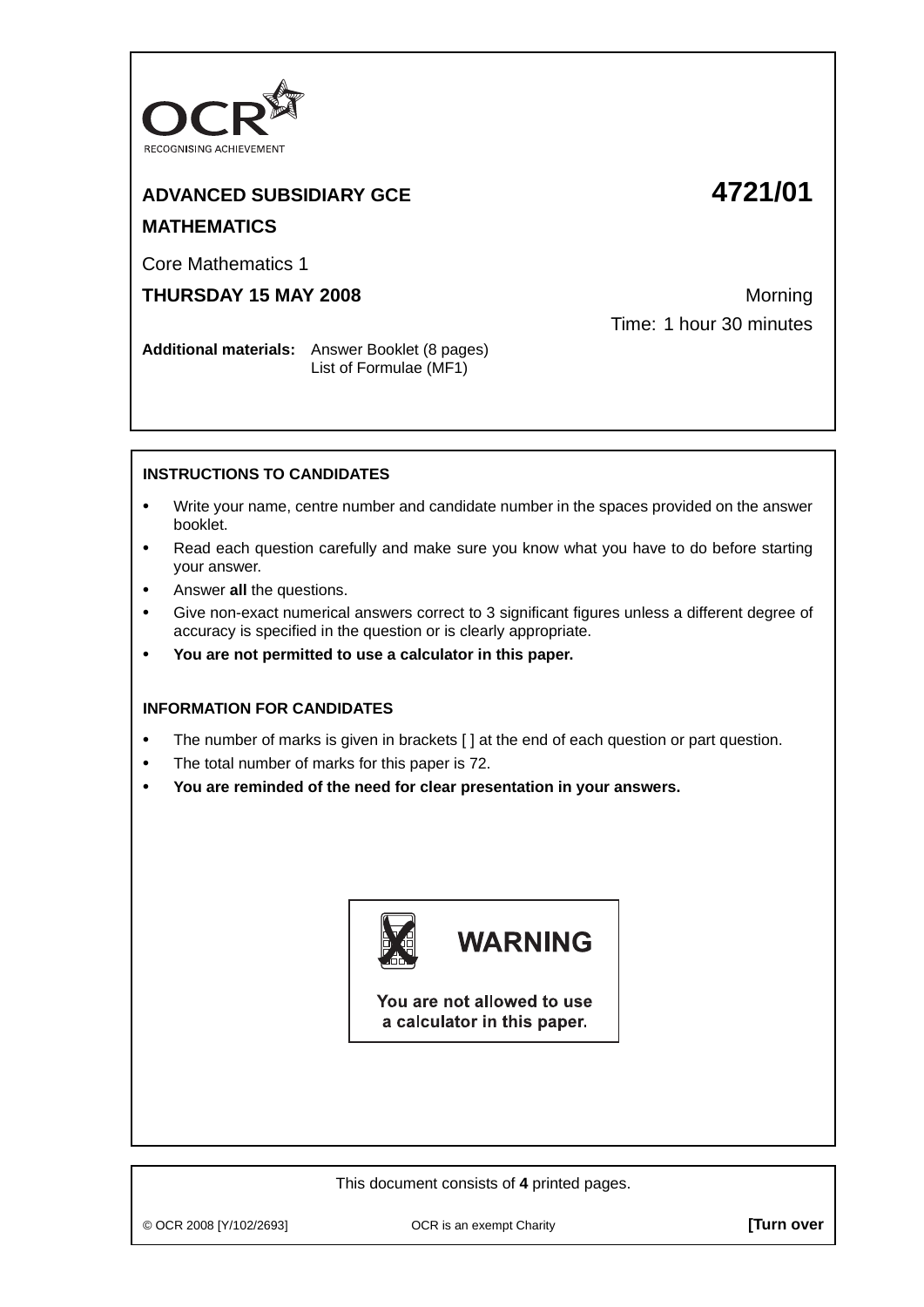- **1** Express each of the following in the form 4*<sup>n</sup>* :
	- $(i)$   $\frac{1}{16}$ ,  $\frac{1}{16}$ , [1]
	- **(ii)** 64, [1]

$$
(iii) 8. \t\t\t [2]
$$

- **2** (i) The curve  $y = x^2$  is translated 2 units in the positive *x*-direction. Find the equation of the curve after it has been translated. [2]
	- (ii) The curve  $y = x^3 4$  is reflected in the *x*-axis. Find the equation of the curve after it has been reflected. [1] reflected. [1]
- **3** Express each of the following in the form  $k\sqrt{2}$ , where *k* is an integer:

(i) 
$$
\sqrt{200}
$$
, [1]

$$
(ii) \frac{12}{\sqrt{2}}, \tag{1}
$$

(iii) 
$$
5\sqrt{8} - 3\sqrt{2}
$$
. [2]

- **4** Solve the equation  $2x 7x^{\frac{1}{2}}$  $\overline{2} + 3 = 0.$  [5]
- 5 Find the gradient of the curve  $y = 8\sqrt{x} + x$  at the point whose *x*-coordinate is 9. [5]
- **6** (i) Expand and simplify  $(x-5)(x+2)(x+5)$ . [3]
	- (ii) Sketch the curve  $y = (x 5)(x + 2)(x + 5)$ , giving the coordinates of the points where the curve crosses the axes. [3] crosses the axes.
- **7** Solve the inequalities

(i) 
$$
8 < 3x - 2 < 11
$$
,  $[3]$ 

(ii) 
$$
y^2 + 2y \ge 0
$$
. [4]

- **8** The curve  $y = x^3 kx^2 + x 3$  has two stationary points.
	- **(i)** Find  $\frac{dy}{dx}$ .  $[2]$
	- **(ii)** Given that there is a stationary point when  $x = 1$ , find the value of  $k$ . [3]
	- **(iii)** Determine whether this stationary point is a minimum or maximum point. [2]
	- **(iv)** Find the *x*-coordinate of the other stationary point. [3]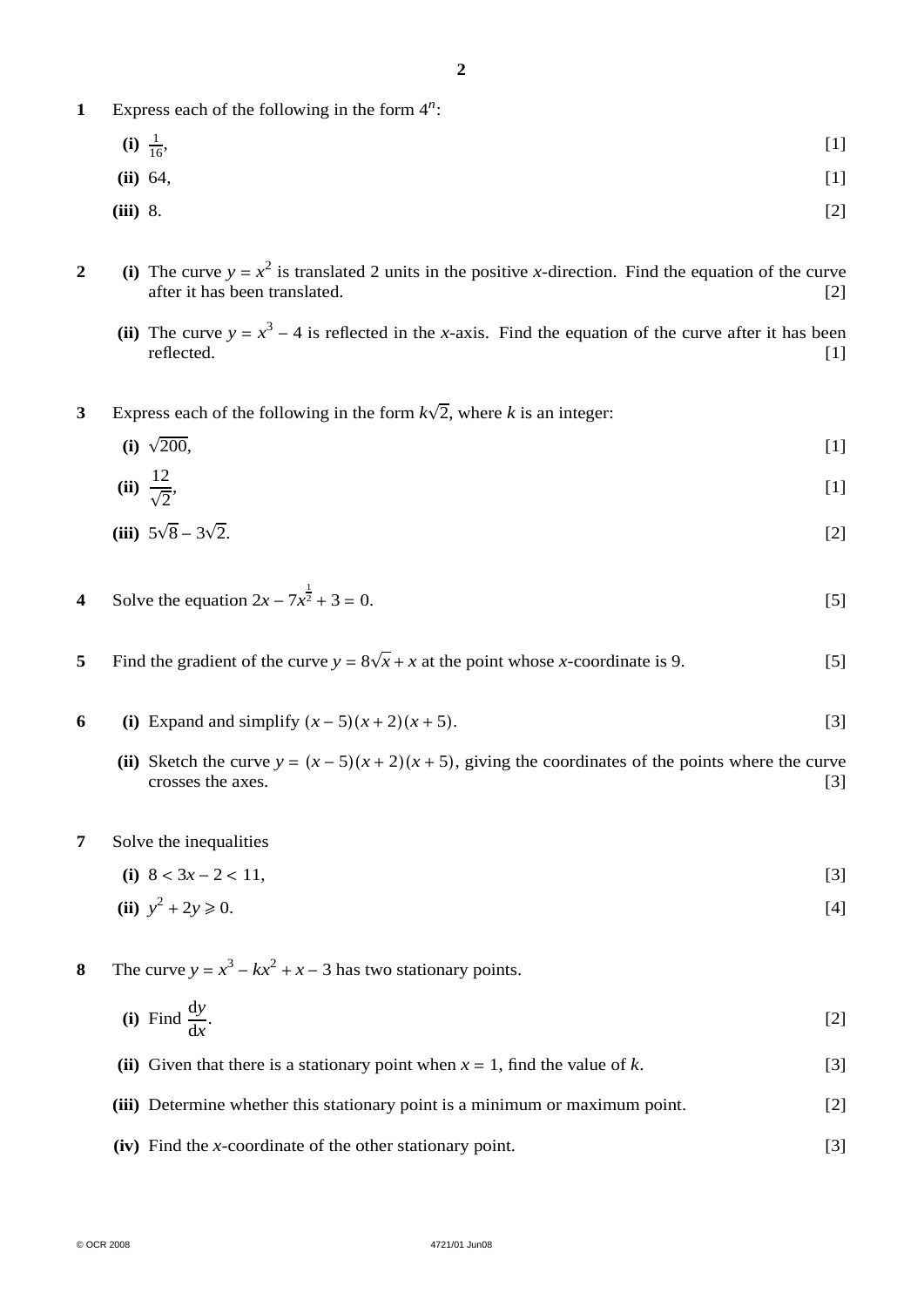- **9 (i)** Find the equation of the circle with radius 10 and centre (2, 1), giving your answer in the form  $x^2 + y^2 + ax + by + c = 0.$  [3]
	- **(ii)** The circle passes through the point  $(5, k)$  where  $k > 0$ . Find the value of  $k$  in the form  $p + \sqrt{q}$ . [3]
	- **(iii)** Determine, showing all working, whether the point (−3, 9) lies inside or outside the circle. [3]
	- **(iv)** Find an equation of the tangent to the circle at the point (8, 9). [5]
- **10** (i) Express  $2x^2 6x + 11$  in the form  $p(x + q)^2 + r$ .  $2 + r$ . [4]
	- (ii) State the coordinates of the vertex of the curve  $y = 2x^2 6x + 11$ . [2]
	- (iii) Calculate the discriminant of  $2x^2 6x + 11$ . [2]
	- (iv) State the number of real roots of the equation  $2x^2 6x + 11 = 0$ . [1]
	- (v) Find the coordinates of the points of intersection of the curve  $y = 2x^2 6x + 11$  and the line  $7x + y = 14$ . [5]  $7x + y = 14.$  [5]